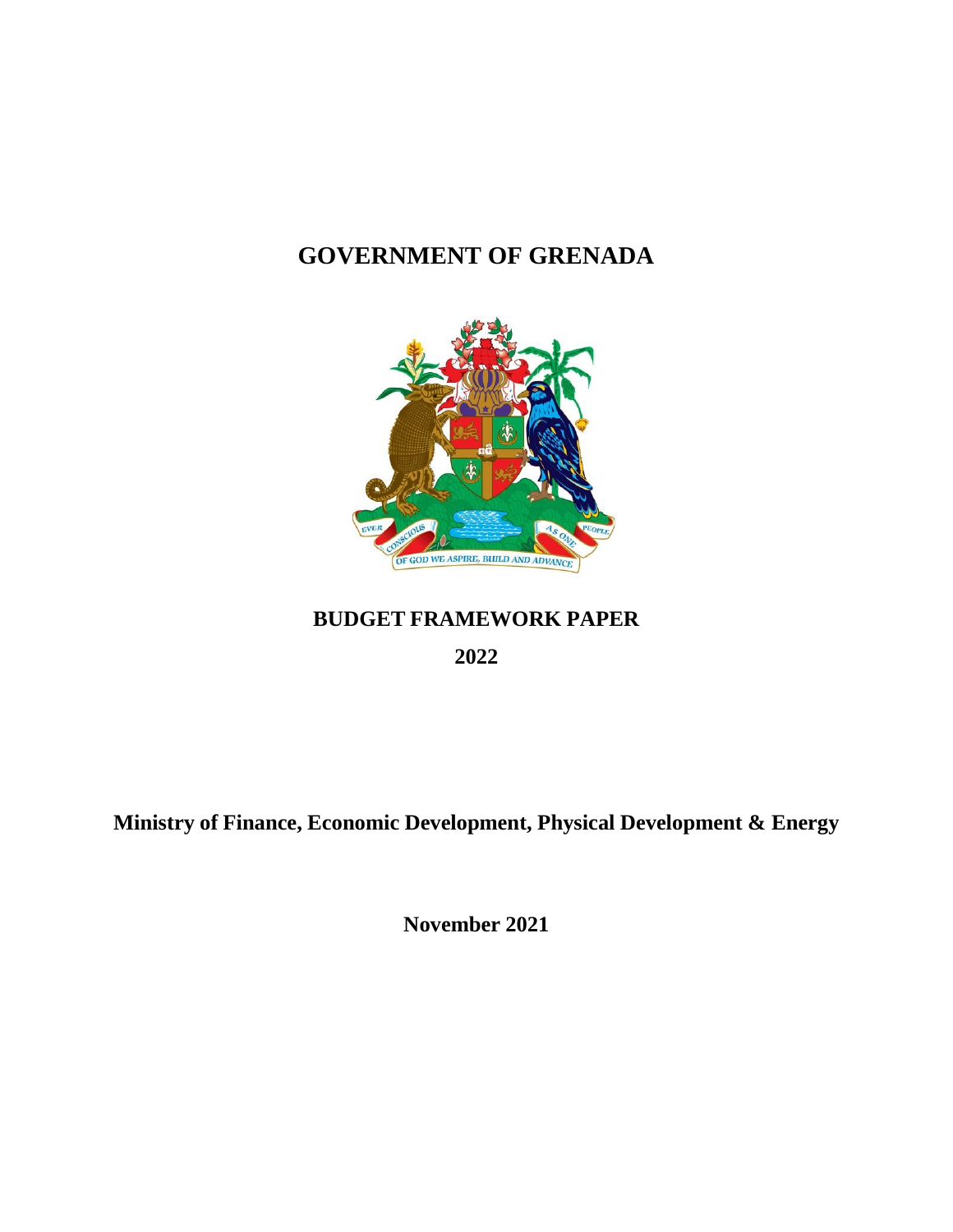## **Table of Contents**

| 1.               |  |
|------------------|--|
| 2.               |  |
| 3.               |  |
| $\overline{4}$ . |  |
| <b>4.1.</b>      |  |
| 5.               |  |
| 6.               |  |
| 7.               |  |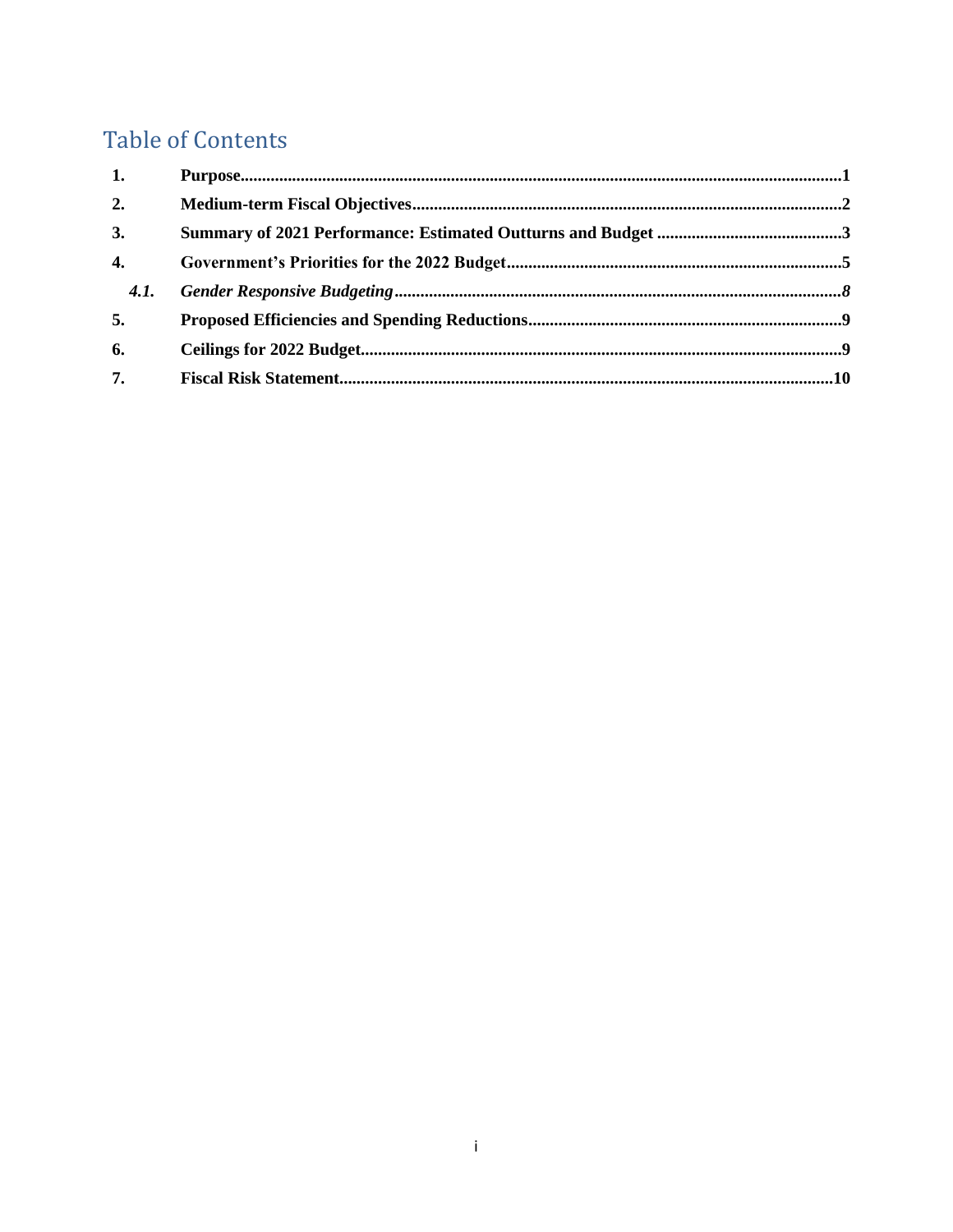#### <span id="page-2-0"></span>**1. Purpose**

In accordance with the requirements of Part III, Section 13 of the Regulations for the Public Financial Management Act, No. 17 of 2015, this Budget Framework Paper 2022 provides:

- i. a summary of macroeconomic and fiscal forecasts from the medium-term fiscal framework document as updated.
- ii. a summary of fiscal policy and the statement of the medium-term fiscal objectives from the medium-term fiscal framework.
- iii. a comparison between the performance of the medium-term fiscal framework and the National Budget of the current year based on projections from the most current available information.
- iv. the Government's priorities for the National Budget, including information on the funds available for new policies or projects and a prioritised list of proposed spending for such funds.
- v. proposed efficiencies and spending reductions.
- vi. ceilings to be approved in the National Budget for expenditure, debt, and other ceilings as may be required by any enactment regulating fiscal responsibility as may be promulgated from time to time; and
- vii. fiscal risk information as specified in the Act and any other applicable enactment updated from the medium-term fiscal framework where relevant.

The Framework Paper proceeds as laid out above.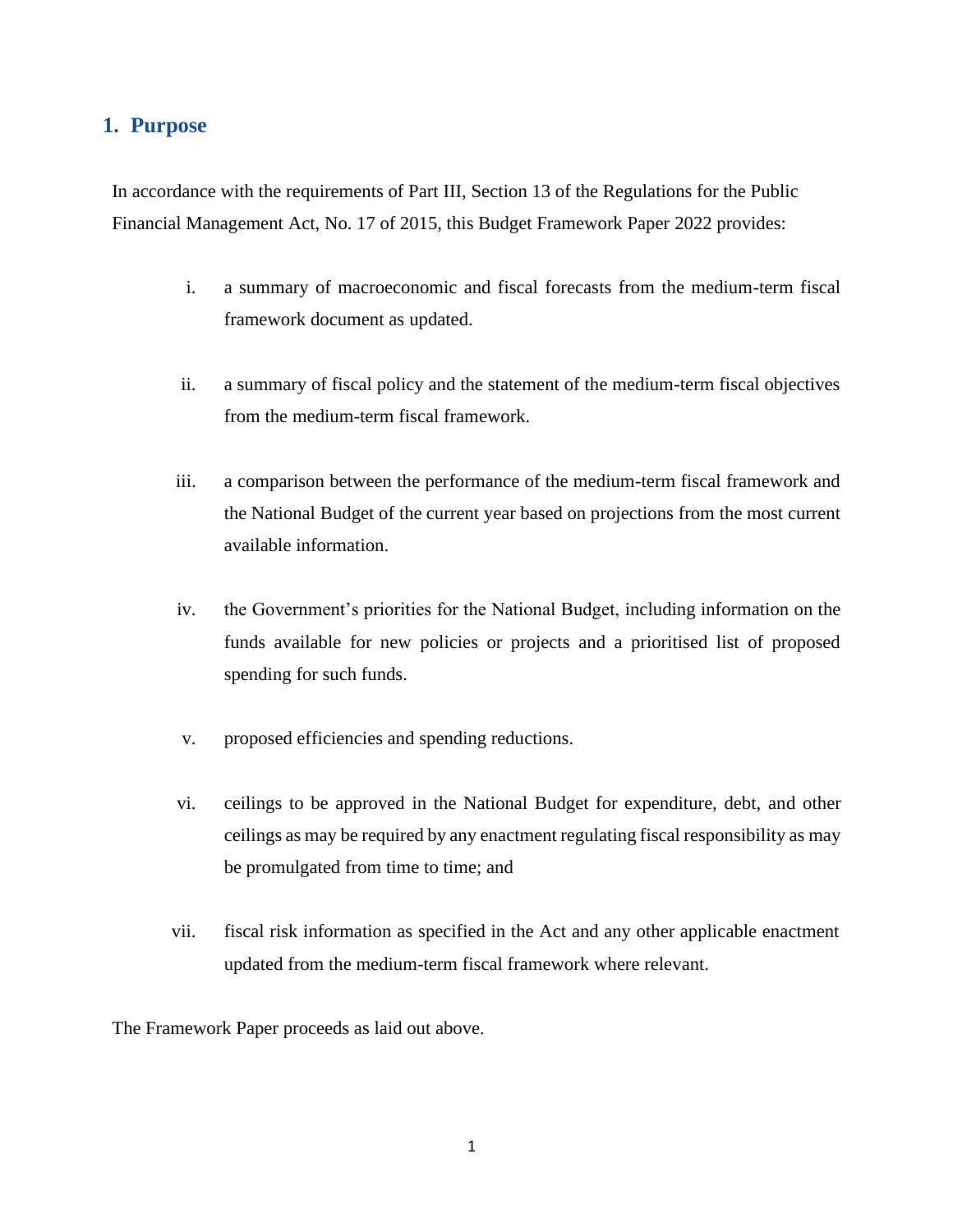#### <span id="page-3-0"></span>**2. Medium-term Fiscal Objectives**

The overarching objective of the Government's Medium-term Fiscal Framework (MTFF) 2022- 2024 is to support Government's plan for economic recovery, transformation and resilience while simultaneously pursuing fiscal discipline. The fiscal rules and targets under Sections 7 and 8 of the Fiscal Responsibility Act (FRA), 2015 as amended have been suspended for the fiscal year 2022 to allow the Government to continue deploying counter-cyclical policies to cushion the socioeconomic impact of COVID-19. The Government reaffirms its commitment to return to the fiscal rules and targets under the FRA once the pandemic and its effects abate.

The MTFF is guided by the Goals and Objectives of theNational Sustainable Development Plan (NSDP) 2020-2035, which is the anchor for Grenada's development priorities .

The MTFF 2022-2024 builds on the previous MTFF that covered the period 2021-2023 and has incorporated recent macroeconomic developments (particularly, but not exclusively because of COVID-19), as well as new policies. It has been formulated to support the continued execution of strategic actions as well as new strategic actions to support economic recovery and transformation, as well as to contribute to economic, social, and environmental resilience, consistent with the Goals and Outcomes of the National Plan.

In summary, the MTFF 2022-2024 focuses on strategic expenditure management, technologyimbued enhancements in revenue administration, and prudent debt management. Specifically related to public expenditure, outlays will be strategically prioritised for improved effectiveness, value-for-money, accountability, and impact. The 2022-2024 MTFF, which is a separate document, details the Government's medium-term fiscal policy objectives.

Table 1 summarises the key macroeconomic and fiscal forecasts over the medium term.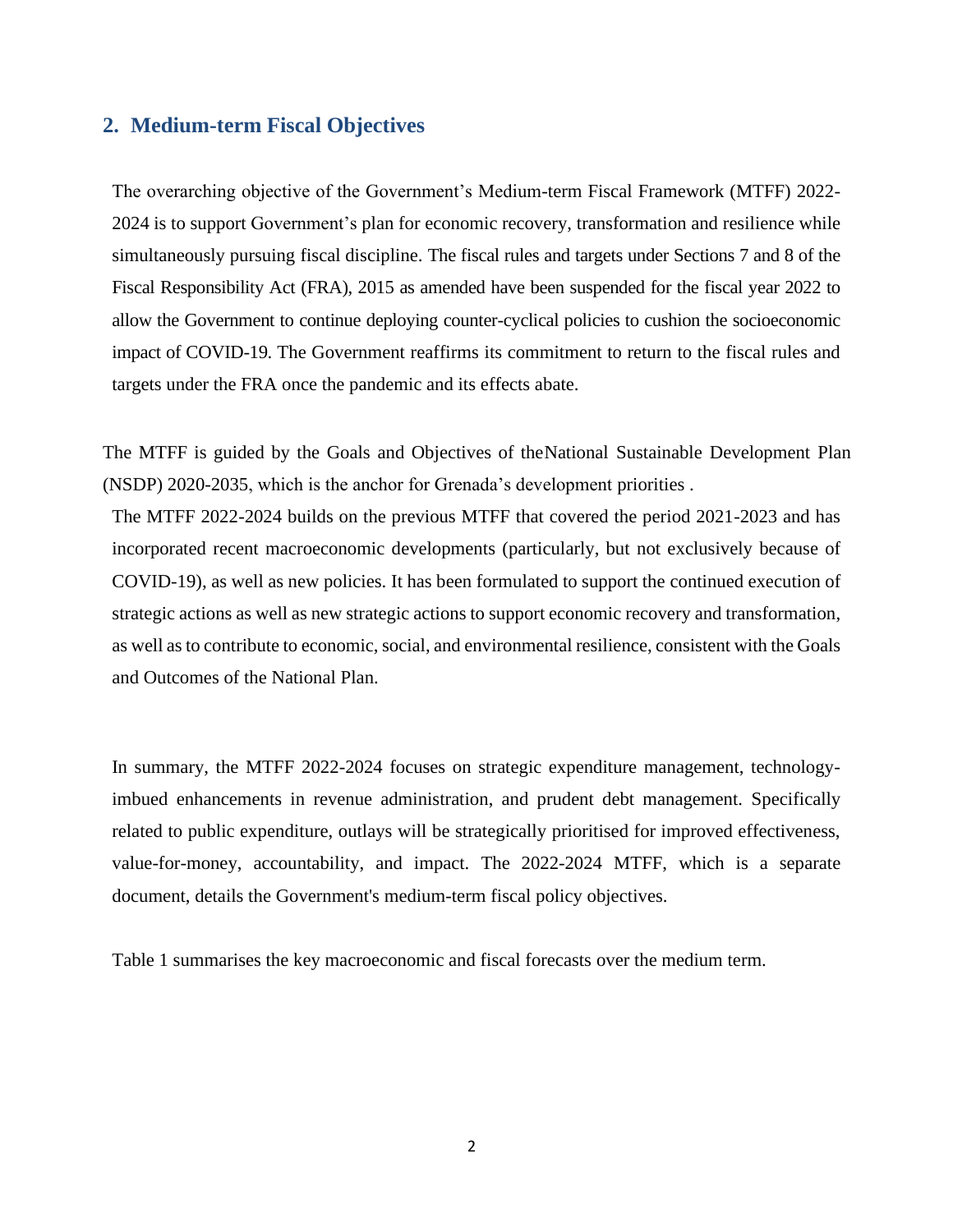|                                                  | 2022   | 2023 | 2024 |
|--------------------------------------------------|--------|------|------|
| Real GDP (%)                                     | 4.5    | 4.4  | 4.0  |
| Total Revenue (% of GDP)                         | 22.7   | 22.7 | 22.9 |
| Total Expenditure (% of GDP)                     | 31.3   | 26.3 | 21.8 |
| Overall Fiscal Balance (after grants) (% of GDP) | $-3.1$ | 1.7  | 5.3  |
| Primary Balance (after grants) (% of GDP)        | $-1.1$ | 3.5  | 6.9  |
| Public Debt (% of GDP)                           | 67.0   | 65.2 | 63.5 |

#### **Table 1: Key Medium-term Projections**

Source: Ministry of Finance

#### <span id="page-4-0"></span>**3. Summary of 2021 Performance: Estimated Outturns and Budget**

On balance, Grenada's fiscal position has strengthened despite the continued impact of the COVID-19 pandemic. Inclusive of grants, a primary balance of \$117.1 million, is estimated for 2021, exceeding the budgeted amount by \$71.7 million. Total revenue and grants are estimated at \$923.0 million of which total revenue is \$690.4 million and total grants \$232.6 million or 11.8 percent less than budgeted. Total expenditure is estimated at \$860.3 million, 8.0 percent lower than the budgeted amount. Employee compensation is forecasted to be 1.4 percent less than budgeted, partly due to positions within the Public Service that were budgeted for not being filled during the year. Additionally, goods and services are expected to be 4.4 percent less than budgeted because of Government's continued thrust to contain discretionary spending. Capital expenditure continues to lag budgeted amounts and is expected to be 14.4percent below programmed total. Consequently, capital grants spent are estimated to be 19.8 percent below the budgeted amount. Table 2 presents the estimated outturns for 2021 compared with the Budget.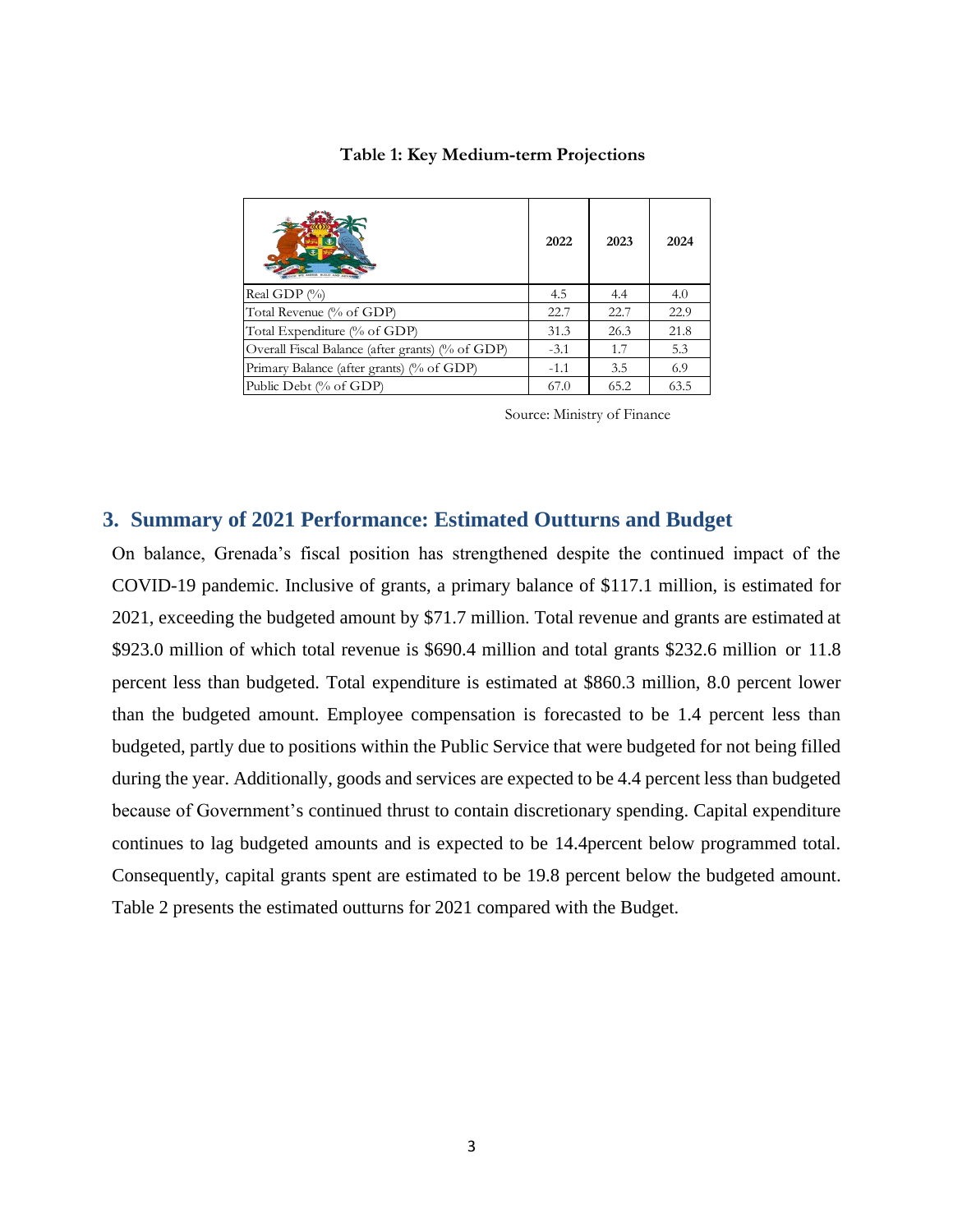|                                    | 2021             |               |        |               |
|------------------------------------|------------------|---------------|--------|---------------|
|                                    | <b>Estimated</b> |               |        | Variance      |
|                                    | Outturn          | <b>Budget</b> |        |               |
|                                    | EC\$M            | EC\$M         | EC\$M  | $\frac{0}{0}$ |
|                                    |                  |               |        |               |
| Total Revenue & Grants             | 923.0            | 917.1         | 5.9    | 0.6           |
| <b>Total Revenue</b>               | 690.4            | 653.5         | 37.0   | 5.7           |
| <b>Tax Revenue</b>                 | 605.0            | 590.2         | 14.8   | 2.5           |
| Taxes on Income                    | 116.5            | 103.1         | 13.4   | 13.0          |
| Taxes on Property                  | 29.1             | 27.4          | 1.6    | 5.9           |
| Taxes on Domestic Goods &          | 125.4            | 124.5         | 0.8    | 0.7           |
| Taxes on International Trade &     |                  |               |        |               |
| Transactions                       | 334.1            | 335.2         | (1.1)  | (0.3)         |
| Non - Tax Revenue                  | 85.4             | 63.2          | 22.2   | 35.0          |
| Grants                             | 232.6            | 263.6         | (31.0) | (11.8)        |
|                                    |                  |               |        |               |
| <b>Total Expenditure</b>           | 860.3            | 935.2         | (74.9) | (8.0)         |
| <b>Primary Expenditure</b>         | 805.9            | 871.6         | (65.7) | (7.5)         |
| <b>Current Expenditure</b>         | 598.6            | 629.6         | (31.0) | (4.9)         |
| Employee compensation              | 273.9            | 277.8         | (3.9)  | (1.4)         |
| o/w wages, salaries & allowances   | 259.7            | 264.3         | (4.7)  | (1.8)         |
| Goods and Services                 | 116.5            | 121.8         | (5.3)  | (4.4)         |
| <b>Interest Payments</b>           | 54.5             | 63.7          | (9.2)  | (14.4)        |
| Transfers                          | 153.7            | 166.3         | (12.6) | (7.6)         |
| <b>Capital Expenditure</b>         | 261.7            | 305.6         | (43.9) | (14.4)        |
| o/w Grant financed                 | 195.4            | 243.6         | (48.2) | (19.8)        |
| <b>Overall balance</b>             | 62.7             | (18.2)        | 80.8   | (444.8)       |
| Primary balance (including grants) | 117.1            | 45.5          | 71.7   | 157.5         |

Source: Ministry of Finance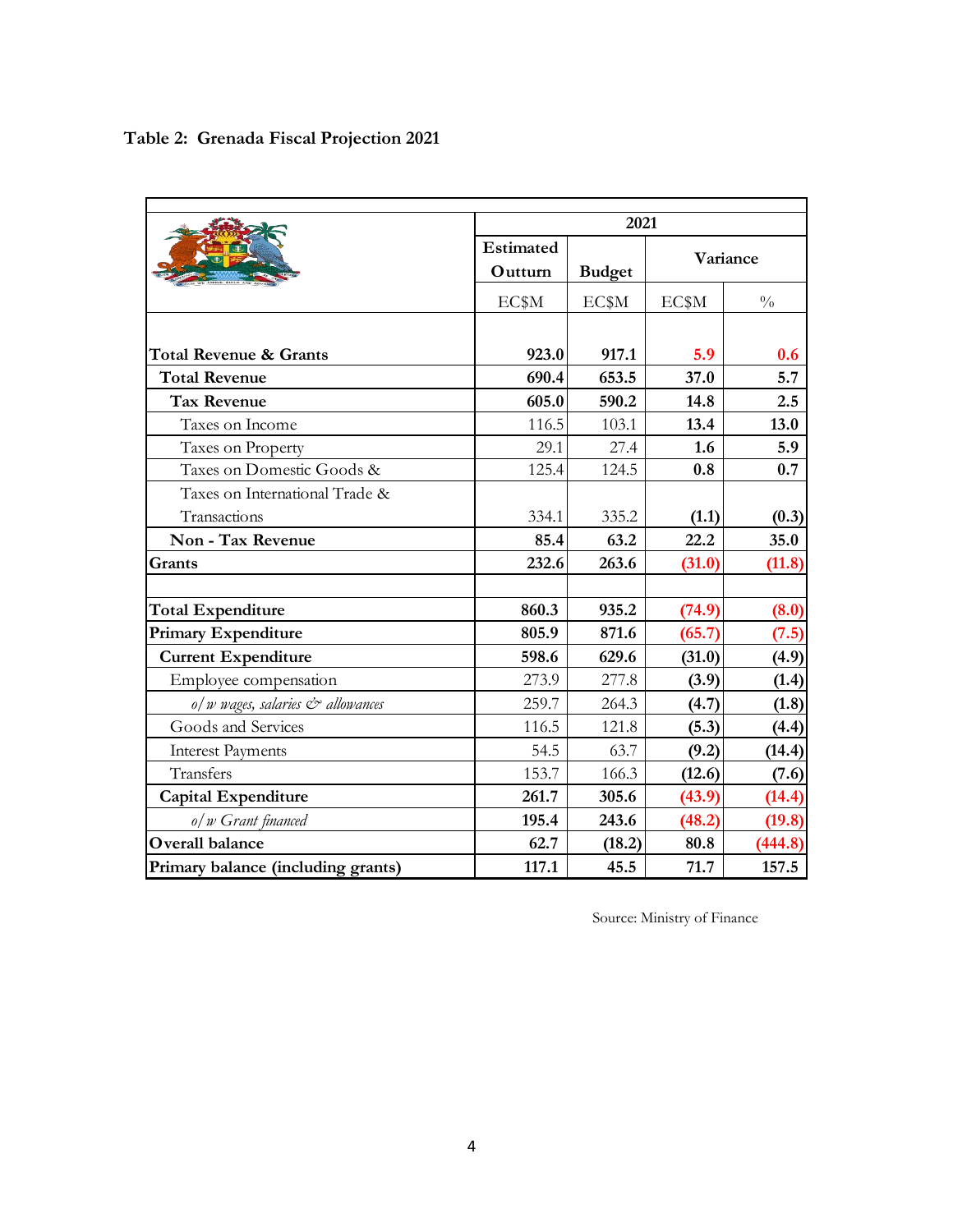#### <span id="page-6-0"></span>**4. Government's Priorities for the 2022 Budget**

The priorities for the 2022 Budget are based on Government's strategic policy agenda for recovery, transformation and resilience that is set out in its Medium-term Action Plan (MTAP) for the period 2022-2024. The various multi-year MTAPs are the vehicles through which the NSDP 2020-2035 is being implemented.

The MTAP for the period 2022-2024 sets out the strategic actions for implementation in 2022- 2024, responsible entities, performance indicators and alignment with relevant Sustainable Development Goals (SDGs), under each National Goal and Outcome of the NSDP. The strategic interventions that are to be undertaken draw from the high-level strategic priorities that are elaborated in Chapter 3 of the NSDP under each of the National Goals and Outcomes. The priority actions, projects and programmes are alsoinformed by recommendations of the Cabinet-approved COVID-19 Economic Taskforce and Sub-committees as well as feedback from the National Budget Consultations.

The MTAP has been designed to promote intersectoral coordination and policy coherence to secure the development results desired. Therefore, aligned to the Strategic Objectives and Development Outcomes are specific activities, projects and programmes to commence and/orundertaken starting Fiscal Year 2022. These activities/projects/programmes are to be executed aspart of Ministries, Departments and Agencies (MDAs) work programmes in a collaborative manner.

For brevity, this Budget Framework Paper covers the proposed Strategic Objectives and Interventions only, and not the related work-programme activities of MDAs. Specific projects and programmes of MDAs will be listed in their respective work programmes and corporate plans for Fiscal Year 2022.

Table 3 presents the Strategic Objectives and Interventions to which the work programmes and budgets of MDAs for Fiscal Year 2022 are aligned.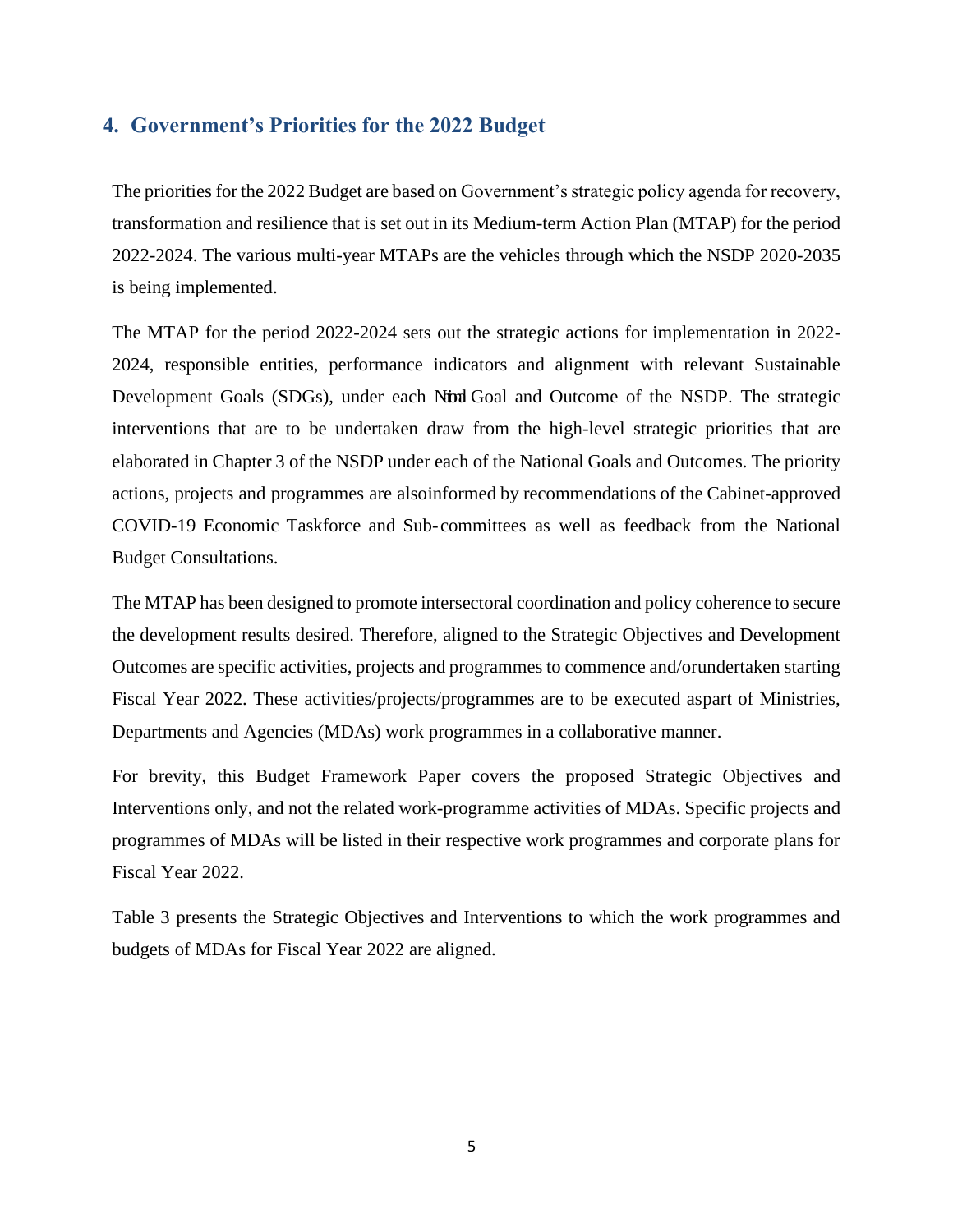| <b>NSDP Outcome 1: A Healthy Population</b>                                                                                      |                                                                                               |                                                |  |
|----------------------------------------------------------------------------------------------------------------------------------|-----------------------------------------------------------------------------------------------|------------------------------------------------|--|
| <b>Strategic Objectives</b>                                                                                                      | <b>Strategic Interventions</b>                                                                | <b>Inter-Ministerial/Sectoral</b><br>Ownership |  |
| Strengthen Capacity for Delivery of<br>Public Health Services and Systems                                                        | Enhance COVID-19 risk<br>management capacity.                                                 | <b>MOH</b>                                     |  |
| for Improved Delivery.                                                                                                           | Build capacity of health care<br>workers specialising in infectious<br>diseases.              |                                                |  |
|                                                                                                                                  | Improve medical care services and<br>technology throughout the<br>healthcare system.          |                                                |  |
| Increase Health and Wellness of<br>Citizens and Residents.                                                                       | Promote stronger emphasis on<br>healthy (local) foods and<br>lifestyles.                      | MOH, MOE, MOA                                  |  |
|                                                                                                                                  | Expand access to health care<br>services.                                                     | <b>MOH</b>                                     |  |
|                                                                                                                                  | Build capacity of healthcare<br>professionals.                                                |                                                |  |
|                                                                                                                                  | NSDP Outcome #2: Educated, Productive, Highly- Skilled, Trained, and Conscious Citizens       |                                                |  |
| Improve Management and<br>Implementation Capacity of<br>MOE.                                                                     | Establish results- based<br>implementation and accountability<br>systems.                     | MOE, NTA                                       |  |
| Improve Quality of Teaching and<br>Learning.                                                                                     | Increase focus on learner-centred<br>education.                                               |                                                |  |
|                                                                                                                                  | Professionalise teaching service.                                                             | <b>MOE</b>                                     |  |
| Strengthen Alignment between<br>Education and Training with the<br>needs of the 21 <sup>st</sup> Century Economy<br>and Society. | Rationalise academic and technical<br>Curricula to improve the school-to-<br>work transition. | MOE, NTA, TAMCC, NEWLO                         |  |
| Promote Youth Empowerment,<br>Entrepreneur-ship Employment and<br>Development.                                                   | Enhance coordination for<br>improved youth development<br>programming.                        | Division of Youth, SAEP, MOA,<br>MOSD, MOE     |  |
| NSDP Outcome #3: A Resilient, Inclusive, Gender-Sensitive, and Peaceful Society                                                  |                                                                                               |                                                |  |
| Foster a Culture of Evidenced-based<br>Decision-Making.                                                                          | Strengthen institutions and data<br>systems for resilience planning and<br>decision making.   | MOF-CSO, ICT                                   |  |
|                                                                                                                                  |                                                                                               | $DCDE$ D.:                                     |  |

### **Table 3: Strategic Priorities for Fiscal Year 2022**

| Enhance Citizen Safety and Security. | Strengthen national security<br>architecture and judicial<br>administration. | RGPF, Prisons, Legal Affairs |
|--------------------------------------|------------------------------------------------------------------------------|------------------------------|
|--------------------------------------|------------------------------------------------------------------------------|------------------------------|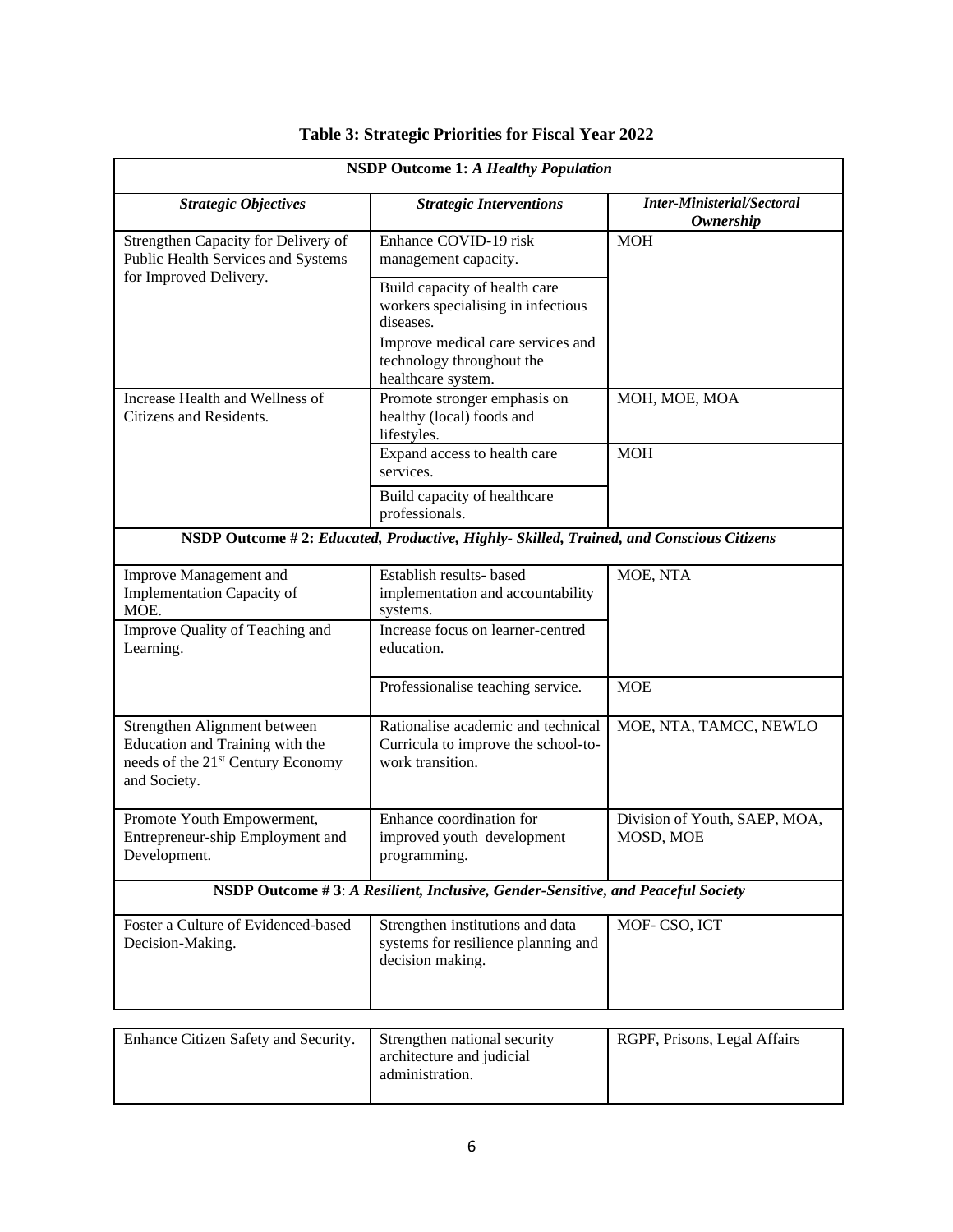| Strengthen Social Protection Systems.                                                                     | Improve the quality and delivery of<br>social services for all.                                                                     | MOSD, NIS                                              |  |
|-----------------------------------------------------------------------------------------------------------|-------------------------------------------------------------------------------------------------------------------------------------|--------------------------------------------------------|--|
| Promote Gender Inclusivity and<br>Equality.                                                               | Mainstream gender issues and<br>priorities in social, economic and<br>environmental policies.                                       | MOSD, All ministries                                   |  |
|                                                                                                           | NSDP Outcome #4: Broad-based, Inclusive, and Sustainable Economic Growth and Transformation                                         |                                                        |  |
| Boost the Economic, Social and<br>Environmental Contribution of the<br>Agriculture and Fisheries Sectors. | Increase value added in agriculture<br>and fisheries production.                                                                    | MOA, Fisheries, MOT                                    |  |
|                                                                                                           | Promote food and nutrition<br>security.                                                                                             | MOA, Fisheries                                         |  |
|                                                                                                           | Increase youth involvement in<br>Agriculture and fisheries.                                                                         |                                                        |  |
|                                                                                                           | Expand use of technology in<br>agriculture and fisheries<br>sectors.                                                                |                                                        |  |
|                                                                                                           | Increase investment in research &<br>development.                                                                                   |                                                        |  |
|                                                                                                           | Enhance resilience of agriculture<br>and fisheries sectors to climate<br>change.                                                    |                                                        |  |
| Increase the Economic, Social and<br>Environmental Contribution of the<br>Tourism sector.                 | Promote the recovery and resilience<br>of the Tourism sector.                                                                       | MOTU, GTA                                              |  |
| Unleash the Potential of the Blue and<br>Orange Economies.                                                | Increase investment in the Orange<br>and Blue Economies.                                                                            | <b>Cultural Division, Environment</b><br>Division, MOT |  |
| Expand ICT and Digitisation to meet<br>the demands of the 21st Century.                                   | Improve the digital ecosystem of<br>both public and private sectors to<br>enable citizens' participation in the<br>digital economy. | ICT, MOE, Legal Affairs                                |  |
| NSDP Outcome #5: A Competitiveness Business Environment                                                   |                                                                                                                                     |                                                        |  |
| Support for MSMEs' Resilience and<br>Expansion.                                                           | the<br>Improve<br>eco-system<br>for<br>MSMEs' growth, development and<br>resilience.                                                | MOT, GIDC, GDB                                         |  |
| NSDP Outcome #6: Modern Climate-and-Disaster Resilient Infrastructure                                     |                                                                                                                                     |                                                        |  |
|                                                                                                           |                                                                                                                                     |                                                        |  |

| Upgrade Physical Infrastructure and | Increase investment in strategic, | MOI. MOF-DETC |
|-------------------------------------|-----------------------------------|---------------|
| Infrastructure Planning.            | sustainable and resilient         |               |
|                                     | infrastructure solutions.         |               |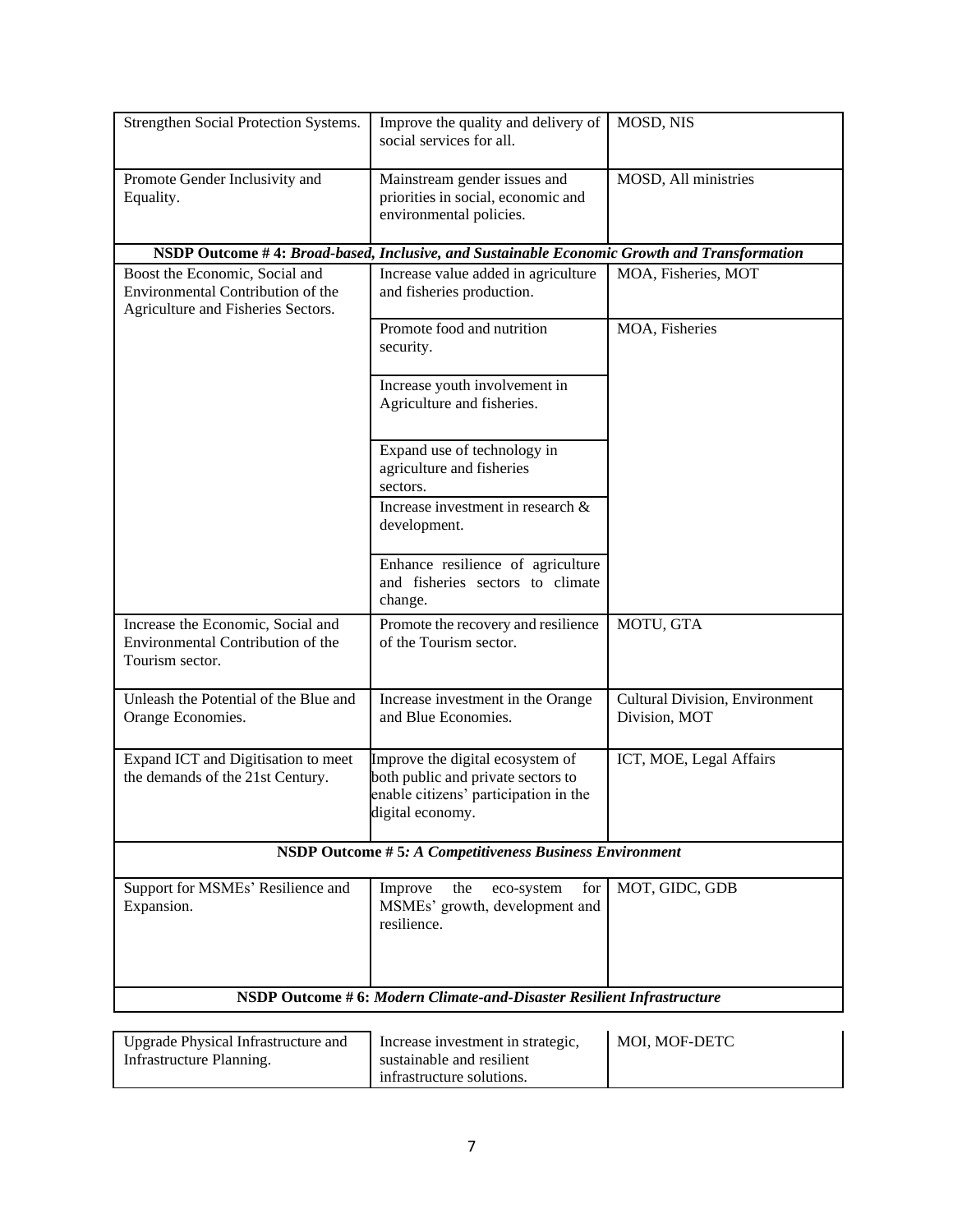|                                                                                        | physical<br>Enhance<br>capacity<br>for<br>physical<br>planning<br>and<br>development. | MOF-Physical Planning, MOI              |  |  |
|----------------------------------------------------------------------------------------|---------------------------------------------------------------------------------------|-----------------------------------------|--|--|
| NSDP Outcomes #7 & 8: Climate Resilience, Hazard Risk Reduction and Energy Efficiency  |                                                                                       |                                         |  |  |
| Improve Climate Resilience, Energy<br><b>Efficiency and Hazard Risk</b><br>Management. | Mainstream<br>climate<br>change<br>adaptation and mitigation practices.               | Environment Division, MOA.<br>MOI, MOTU |  |  |
|                                                                                        | Strengthen disaster and hazard risk<br>management.                                    | Environment Division, NaDMA             |  |  |

#### <span id="page-9-0"></span>4.1. Gender Responsive Budgeting

The Government is keenly aware that the implementation of projects, programmes and policies that are financed by public expenditure have differential impacts on women and men. As such, theBudget aims to be gender responsive and gender sensitive by taking into consideration gender issues and priorities in various sectors and factoring in relevant cost implications in the Budget estimates.For the 2022 Budget, the Government embarked on a pilot whereby the Budget Call Circular included specific requests for MDAs to provide gender-related statements in their strategic objectives and performance measures, as well as to provide statements of the anticipated gender impacts of new spending proposals and include sex-disaggregated data [where available] on the planned outputs and outcomes for service delivery of selected MDAs.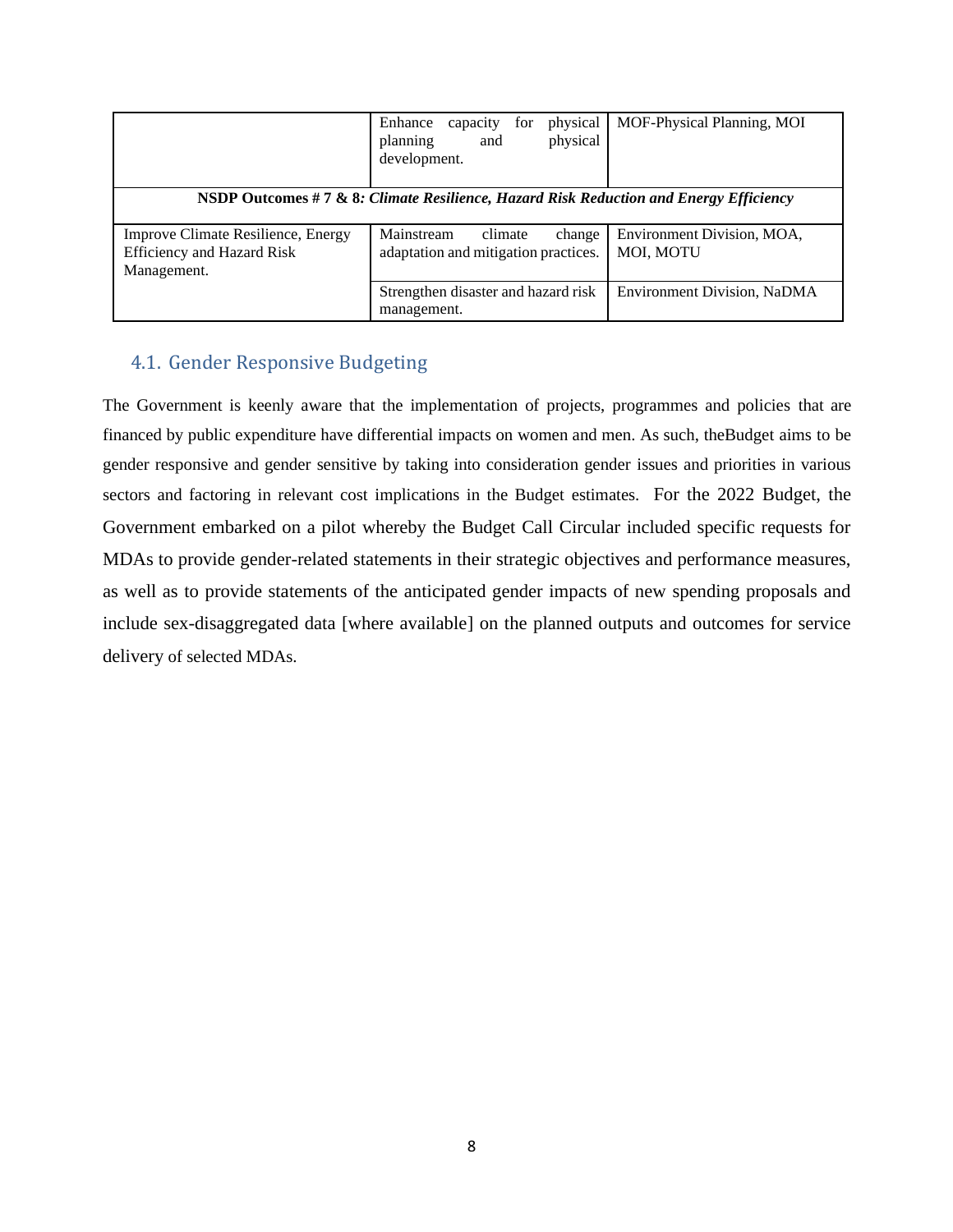#### <span id="page-10-0"></span>**5. Proposed Efficiencies and Spending Reductions**

One of the main objectives outlined in the MTFF 2022-2024 is the expenditure strategy,which is aimed at improving the management of public expenditure, tightening expenditure controls, increasing the value for money in public procurement, and prioritising productive and efficient spending. Government will take steps to address weaknesses in expenditure controls along the Expenditure Cycle (especially at the Commitment/Requisition and Purchase Order stages) that have been identified by the Cabinet-approved Public Expenditure Review Committee.An Action Plan has already been developed to strengthen expenditure controls at each stage of theExpenditure Cycle.

Additionally, Government will also take steps to substantially improve public procurementthrough measures geared at institutional and systems strengthening that have been recommended by the Public Expenditure Review and the Country Fiduciary Review that were completed in September 2020 and August 2021 respectively. Furthermore, greater emphasis will be placed onstaff training (particularly, but not exclusively of Finance Officers) to build capacity in accountingand public financial management more broadly.

The Government will also continue the implementation of the attrition policy. Current Transfersis another area where strict expenditure controls will be implemented more specifically on Grants and Subventions. Moreover, Government will continue to monitor the operations of State-owned Enterprises and Statutory Bodies with the strategic intention of managing fiscal risks.

#### <span id="page-10-1"></span>**6. Ceilings for 2022 Budget**

Table 4 presents the approved expenditure ceilings for the 2022 Budget. Total expenditure is projected to \$995.5 million, consisting of recurrent expenditure of \$661.7 million and capital expenditure of \$333.8 million. Current Transfers are projected to be higher than the estimated 2021 outturn indicative of targeted spending on the most vulnerable and those who were disproportionally affected by the COVID-19 pandemic in view of the 2022-2024 expenditure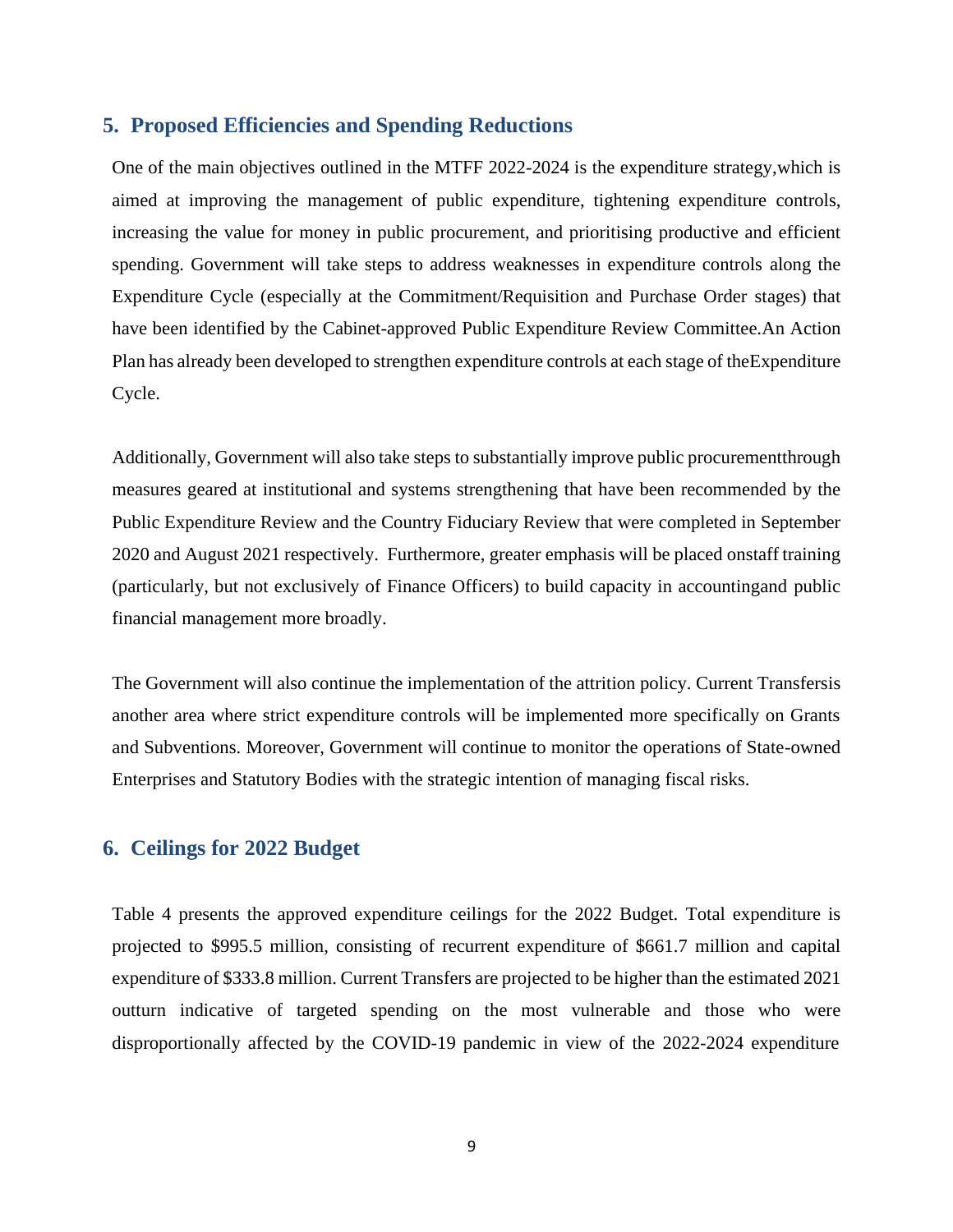strategy. As Government strives to remedy implementation constraints within its Public Sector Investment Program, capital outlays are projected to be higher than the 2021 outturn.

|                                        | 2022      |  |
|----------------------------------------|-----------|--|
|                                        | Projected |  |
|                                        | EC\$M     |  |
| Total Expenditure & Net Lending        | 995.5     |  |
| <b>Current Expenditure</b>             | 661.7     |  |
| <b>Employee Compensation</b>           | 290.5     |  |
| Good and Services                      | 132.6     |  |
| <b>Interest Payments</b>               | 63.7      |  |
| Transfers                              | 174.9     |  |
| <b>Net Lending</b>                     | 0.0       |  |
| <b>Capital Expenditure</b>             | 333.8     |  |
| o/w: Grant financed                    | 175.4     |  |
| <b>Current Balance (before grants)</b> | 60.5      |  |
| <b>Overall Balance (after grants)</b>  | $-97.9$   |  |
| Primary Balance (after grants)         | $-34.2$   |  |
| Memo Item                              |           |  |
| GDP (nominal market prices, EC\$M)     | 3185.7    |  |
| Real GDP growth rate $(\%)$            | 4.5       |  |

**Table 4: Approved Expenditure Ceilings for 2021**

Source: Ministry of Finance

#### <span id="page-11-0"></span>**7. Fiscal Risk Statement**

The economy is susceptible to unprecedented uncertainty and both upside and downside risks remain to the outlook but are more tilted towards the downside. On the upside, further improvements in the fiscal position through enhanced revenue mobilisation can boost public investment and spur job creation and growth. Downside risks relate primarily to the COVID-19 pandemic and itsprolonged effects on the global economy. A protracted health crisis can adversely affect tourist arrivals, remittances, and foreign direct investment through the Citizenship-by-Investment programme. The recovery path also depends on the pace of local vaccination and a rebound of economic activities in the private and public sectors. Vaccine hesitancy, vaccine resistance and the threat of more transmissible and deadlier variants of the